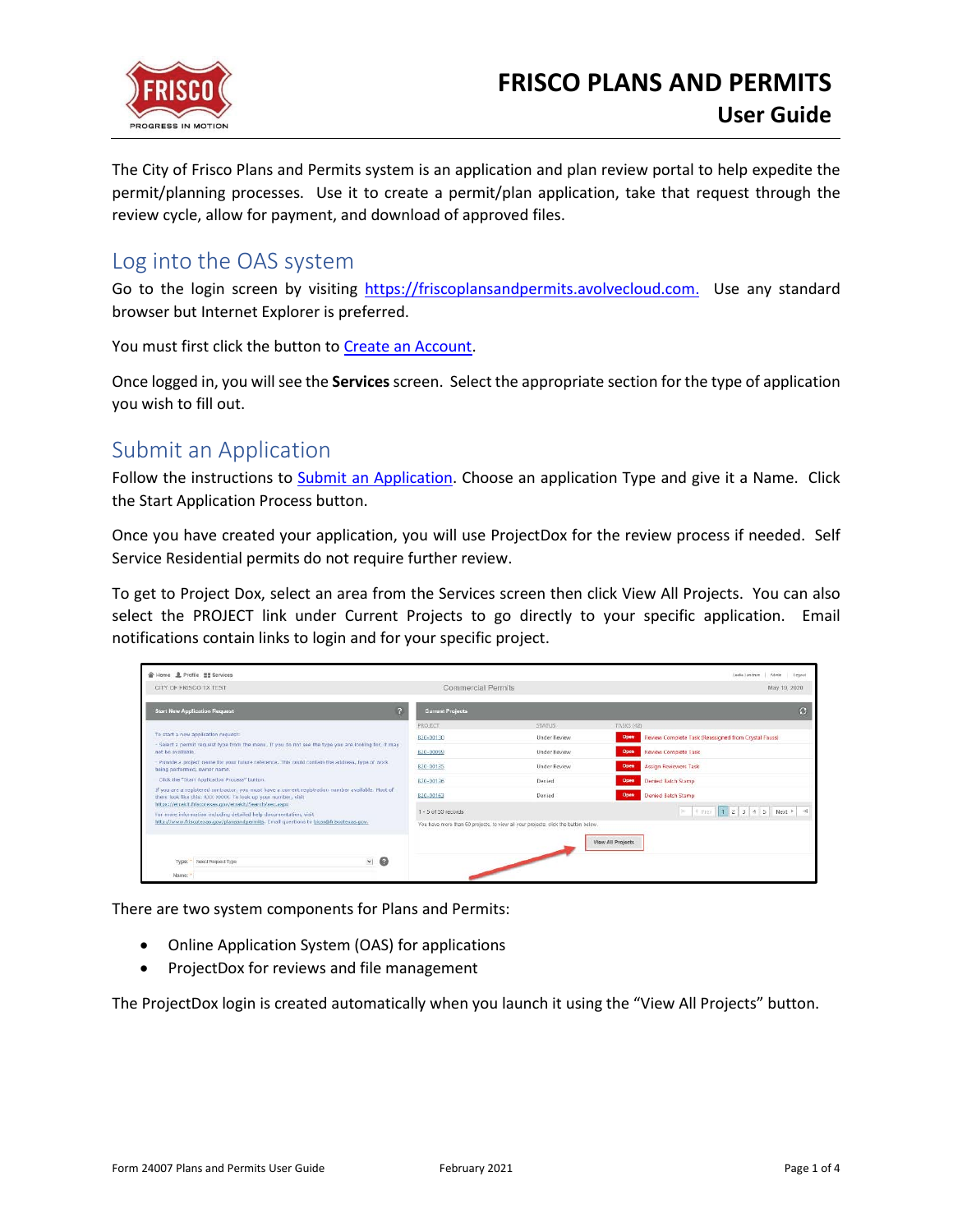

# Navigating through Project Dox

The information displayed on your screen may look different from others depending upon what projects you have access to see.

#### **Tasks and Projects**

There are two sections to the main area: **Tasks** and **Projects**.

| <b>Projects</b> |  | All Projects & Refresh A Save Settings SA Reset Settings |  |
|-----------------|--|----------------------------------------------------------|--|
|                 |  | <b>OPTIONS</b>                                           |  |

In the **Tasks** tab, you will see the tasks assigned to you. This screen will not have any items if there is nothing being asked of you at this time. On the grid, you can see information like which GROUP is assigned the Task. Example groups may be "Applicant" or "Permit Technician". This helps you know where your application is in the process.

The **Projects** tab shows all the Projects/Permits that you have access to see. Each application you submit will appear in this list. If you are not the Applicant, you will not see a project here.

## Project Detail Screen

Click the PROJECT link to see more information about a Project. This will usually be a letter followed by a series of numbers, like B20-0021 or SP20-0999. A project is a container for all the plans, documents, review comments, and history of an application review. One customer/builder may have multiple Projects; one for each of their different applications.

On the left side of the screen once you open the project, there is a Documents area for file storage.

If you are asked to upload files, select a folder and then click **Upload Files**. Browse for the files and then select Upload Files again.

| <b>Upload Files</b>     | <b>Upload URL</b>                              |                         |                                       |
|-------------------------|------------------------------------------------|-------------------------|---------------------------------------|
| <b>Browse For Files</b> |                                                | <b>Browse For Files</b> | $\overline{2}$<br><b>Upload Files</b> |
|                         | Browse for files or drag files into this area. |                         |                                       |

To see newly added files, you may need to click the Refresh button. If a size limitation is reached on an upload, you can upload files in multiple batches. Be sure to use the correct naming convention and format.

Click the file name to see the file displayed in the Brava viewer. You always see the most current version by clicking this link.

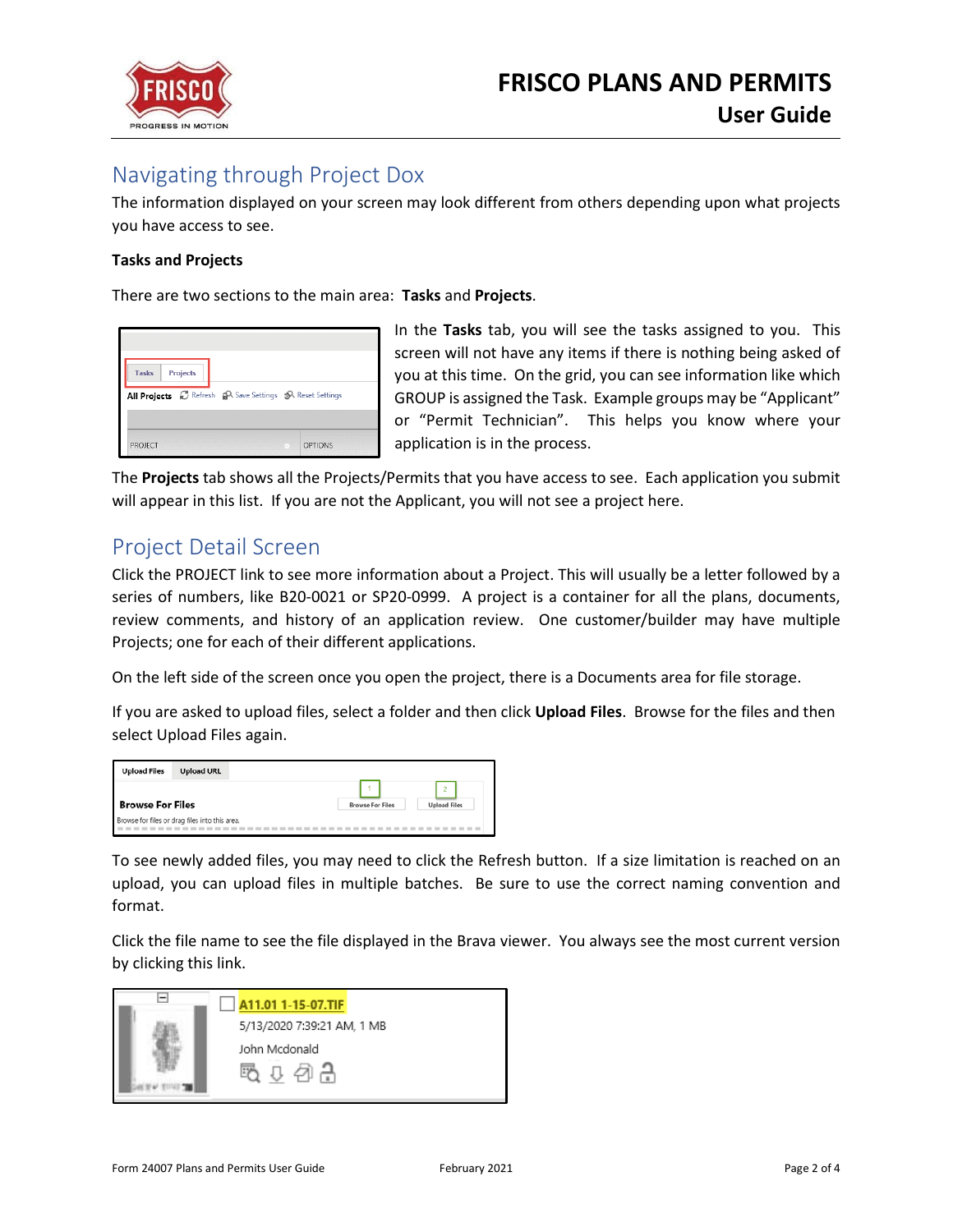

### Document Area Button Review

Each button performs an action to affect the files in the folder. Hover over the button to see its function.



- *+ -* buttons will change the display of the thumbnail icons
- *Toggle all checkboxes on or off* allows you to select all of the files at once or deselect them all. You can also check them individually. Whatever files are checked, the button activities affect those files.
- *View checked files in binder* allows you to select specific files and open them in a "binder" to view them all at once. You may use this to look in a quick review to check for empty spaces allowing for a stamp, for example. Or, perhaps want to see if files are facing the right direction.
- *Download checked files* allows you to download specific files to a place outside of ProjectDox, like your computer or a network location. **This is how you will access your documents once they have been Approved.**
- *Copy checked files to another folder* allows you to make a copy of the file and save it to another folder. This will not let you make a copy of the file in the same folder.
- *Compare two checked files allows* you to view two files side by side and see similarities and differences. This is best used when you have two very similar files.
- *Refresh* is useful to reload the document view. You may need to click refresh to see the latest documents that have been uploaded to the section.

There is also an option to Sort the files using the "Current Sort" menu.



Within each document area, click "View History" to see what has happened on a file. This will give you many details about who has viewed/changed the file and when. You can also download the file straight from this area.